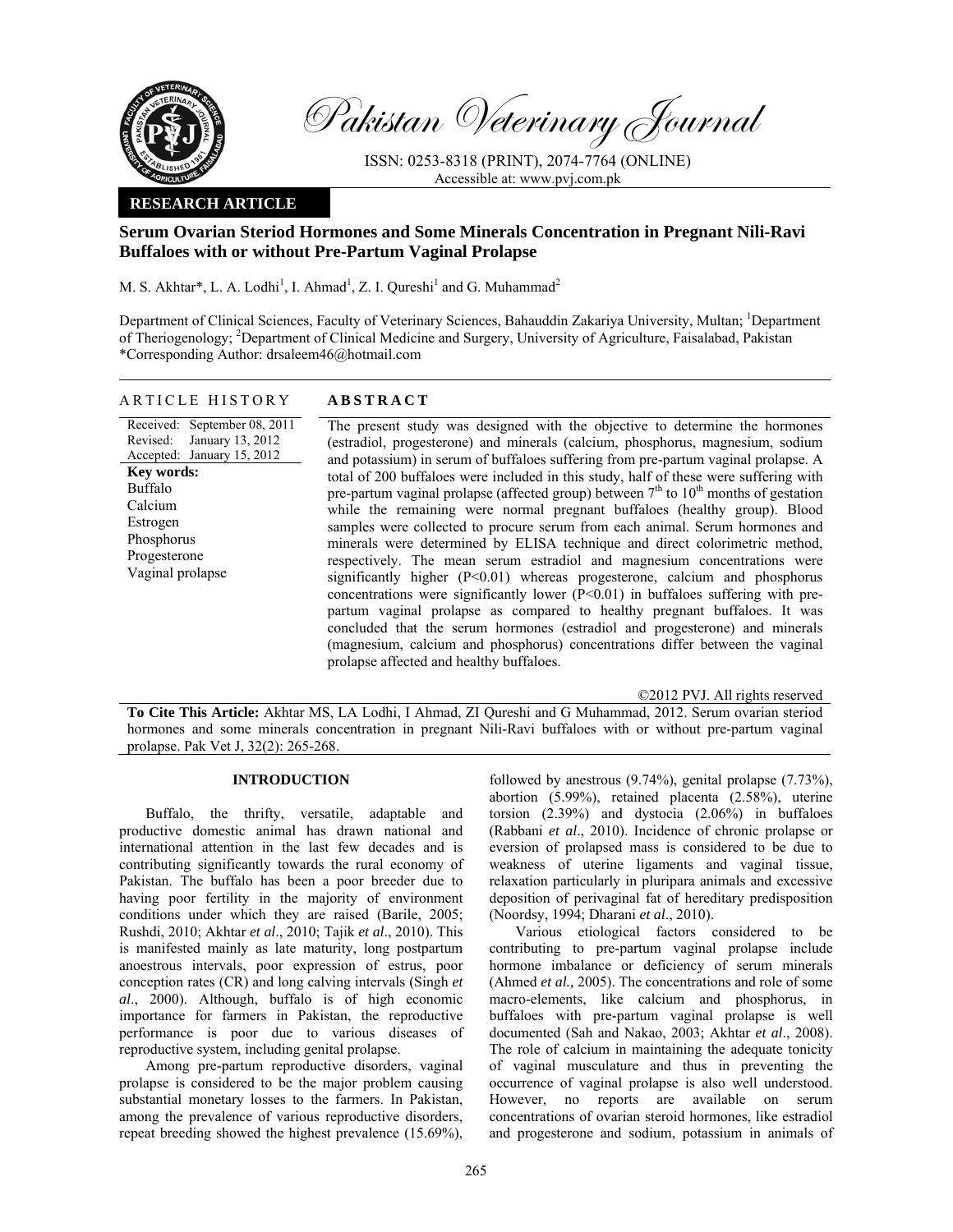same species with pre-partum prolapse of the vagina. It was hypothesized that the deficiency or excess of ovarian steroid hormones and electrolyte concentrations in the blood contribute to the occurrence of pre-partum vaginal prolapse in buffaloes. The present study was, therefore, designed with the objective to determine the hormones (estradiol, progesterone) and minerals (calcium, phosphorus, magnesium, sodium and potassium) concentrations in serum of the buffaloes suffering from pre-partum vaginal prolapse and to compare them with their healthy counterparts.

# **MATERIALS AND METHODS**

**Experimental area:** The present study was conducted on Nili-Ravi buffaloes in district Bahawalpur and Muzaffargarh. The district Bahawalpur is located between latitude 29° and 59°N, longitude 73° and 19°E, while the district Muzaffargarh is located between latitude 30° and 20°N, longitude 71° and 5°E.

**Experimental animals:** A total of 200 buffaloes between  $7<sup>th</sup>$  to  $10<sup>th</sup>$  month of gestation were included from experimental area, out of these half were suffering with pre-partum vaginal prolapse (affected group) while the remaining were normal pregnant buffaloes (healthy group). These animals were were kept under similar management conditions. All buffaloes were clinically free of diseases, ranging from 5 to 9 years of age with parity ranged from 2 to 6. In both groups, gestation period was divided in three parts, i.e. below  $8<sup>th</sup>$ , from  $8<sup>th</sup>$  to  $9<sup>th</sup>$  and above  $9<sup>th</sup>$  months of gestation. In each group; 34, 30 and 36 buffaloes were belonging to the period below  $8<sup>th</sup>$ month of gestation, from  $8<sup>th</sup>$  to  $9<sup>th</sup>$  month and above  $9<sup>th</sup>$ month of gestation, respectively.

**Serum collection and analysis:** Blood samples without anticoagulant were collected from each animal from May to September, 2006 for the collection of serum which then stored at -20°C until analysis. Serum estradiol and progesterone concentrations were determined by using ELISA technique. Estradiol and progesterone were determined by using commercially available kits i.e. Bio-Check, Inc. Serum calcium was determined by direct colorimetric method by using a commercially available kit (Cat # 606635; Wiener Lab, Argentina) whereas phosphorus was determined by using the commercially available kit (Cat # 600074438; Dia Sys GmbH-Germany). Magnesium (Cat # 0512110), sodium (Cat # 0602010) and potassium (Cat # 0509010) were determined by using commercially available kits (Centronic GmbH-Germany).

**Statistical analysis:** The values (mean±SE) of hormones and minerals of two experimental groups were subjected to two factor completely randomized design (Steel *et al*., 2006). The values were considered significant at P<0.01.

### **RESULTS**

The mean serum estradiol concentrations were significantly higher  $(P<0.01)$  in buffaloes suffering with pre-partum vaginal prolapse as compared to healthy pregnant buffaloes in different periods of gestation (Table 1). Mean serum estradiol concentrations in vaginal prolapse affected buffaloes differed non-significantly in different periods of gestation. In healthy group buffaloes the estradiol concentrations differed non-significantly through different periods of gestation (Table 1).

The mean serum progesterone concentrations were significantly lower (P<0.01) in vaginal prolapse affected buffaloes in comparison with healthy group buffaloes in different periods of gestations. The serum progesterone concentrations differed non-significantly within vaginal prolapse affected group buffaloes and healthy group buffaloes through different periods of gestation (Table 1).

The mean serum calcium and phosphorus concentrations were considerably lower  $(P< 0.01)$  in buffaloes suffering with pre-partum vaginal prolapse as likened to healthy pregnant buffaloes in different periods of gestation. Mean serum calcium and phosphorus concentrations in vaginal prolapse affected buffaloes differed non-significantly in different periods of gestation. In healthy group buffaloes the calcium and phosphorus concentrations differed non-significantly over different periods of gestation (Table 2).

There was non-significant difference in magnesium concentrations during different periods of gestation in healthy and vaginal prolapse affected buffaloes. The mean serum magnesium concentration were significantly higher (P<0.01) in buffalo with vaginal prolapse during different periods of gestation in comparison with healthy pregnant buffaloes. The serum sodium and potassium concentrations differed non-significantly during different periods of gestation in healthy and affected buffaloes.

**Table 1:** Serum estradiol and progesterone (Mean±SE) of healthy and vaginal prolapse affected buffalo during different periods of gestation

| Period of gestation                                                  | Estradiol (pg/ml)                                                         |                | Progesterone (ng/dl) |                            |  |  |
|----------------------------------------------------------------------|---------------------------------------------------------------------------|----------------|----------------------|----------------------------|--|--|
|                                                                      | Affected                                                                  | <b>Healthy</b> | Affected             | Healthy                    |  |  |
| Below 8 month $(n=34)$                                               | $170.4 \pm 4.8^{\circ}$ 86.2 $\pm 3.7^{\circ}$ 2.6 $\pm$ 0.1 <sup>a</sup> |                |                      | $4.8 \pm 0.3^{b}$          |  |  |
| From $8$ to $9$ month ( $n=30$ )                                     | $171.9 \pm 5.3^a$ 88.7 $\pm 4.1^b$ 2.6 $\pm 0.9^a$                        |                |                      | $4.8 \pm 0.9^{\circ}$      |  |  |
| 9 months to term (n=36)                                              | $172.1 \pm 6.3^a$ 88.2 $\pm 4.7^b$ 2.6 $\pm 0.4^a$                        |                |                      | $4.7 \pm 0.7$ <sup>b</sup> |  |  |
| Values sharing different superscripts in the same row of a parameter |                                                                           |                |                      |                            |  |  |
| differ significantly (P<0.01).                                       |                                                                           |                |                      |                            |  |  |

**Table 2:** Serum calcium, phosphorus, magnesium, sodioum and potassium (Mean±SE) of healthy and vaginal prolapse affected buffalo during different periods of gestation

| Animal         | Below 8                      | From 8 to 9                                                                                                                                                                                                  | 9 months to                  |
|----------------|------------------------------|--------------------------------------------------------------------------------------------------------------------------------------------------------------------------------------------------------------|------------------------------|
|                |                              | month $(n=30)$                                                                                                                                                                                               | term $(n=36)$                |
|                | $6.70 \pm 0.09^a$            | $6.68 \pm 0.12$ <sup>a</sup>                                                                                                                                                                                 | $6.64 \pm 0.15^a$            |
| <b>Healthy</b> | $9.31 \pm 0.17^b$            | $9.33 \pm 0.22^b$                                                                                                                                                                                            | $9.30 \pm 0.16^b$            |
|                | $3.10 \pm 0.11$ <sup>a</sup> | $3.06 \pm 0.08$ <sup>a</sup>                                                                                                                                                                                 | 3.09±0.07 <sup>a</sup>       |
|                | $6.01 \pm 0.13^b$            | $5.98 \pm 0.12^b$                                                                                                                                                                                            | $5.99 \pm 0.16^b$            |
|                | $2.33 \pm 0.01$ <sup>a</sup> | $2.35 \pm 0.01$ <sup>a</sup>                                                                                                                                                                                 | $2.33 \pm 0.02$ <sup>a</sup> |
|                | 2.17±0.02 <sup>b</sup>       | $2.15 \pm 0.01$ <sup>b</sup>                                                                                                                                                                                 | $2.17 \pm 0.01^b$            |
|                |                              | $133.9 \pm 1.19^a$                                                                                                                                                                                           | $133.9 \pm 1.16^a$           |
|                | $133.1 \pm 1.09^a$           | $134.11 \pm 1.15^a$                                                                                                                                                                                          | $133.5 \pm 1.07^a$           |
|                | $4.56 \pm 0.07$ <sup>a</sup> | $4.55 \pm 0.09^a$                                                                                                                                                                                            | $4.55 \pm 0.14$ <sup>a</sup> |
|                | $4.49 \pm 0.23$ <sup>a</sup> | $4.53 \pm 0.18$ <sup>a</sup>                                                                                                                                                                                 | $4.53 \pm 0.13$ <sup>a</sup> |
|                |                              | group month $(n=34)$<br>Affected<br>Phosphorus (mg/dl) Affected<br>Healthy<br>Magnesium (mg/dl) Affected<br>Healthy<br>Affected 133.6±1.12 <sup>a</sup><br>Healthy<br>Potassium (mmol/l) Affected<br>Healthy |                              |

Values sharing different superscripts in the same column of a parameter differ significantly (P<0.01).

#### **DISCUSSION**

Pre-partum prolapse of vagina is frequently observed complication of late pregnancy in buffalo. Estrogen and progesterone play an important role in maintaining pregnancy (Thota *et al*., 2003). A disturbance in their ratio may lead to gestational abnormalities.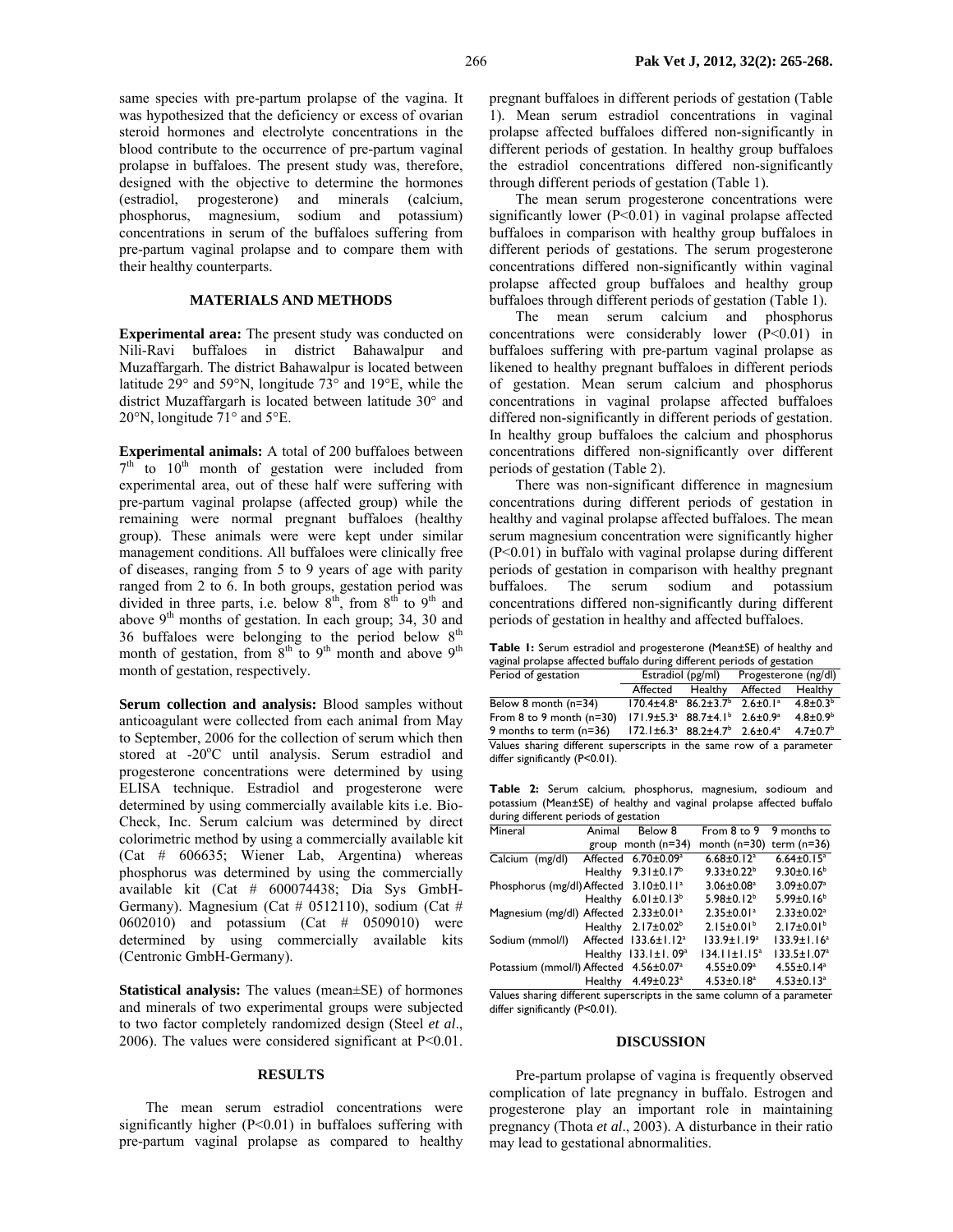267 **Pak Vet J, 2012, 32(2): 265-268.**

The increased serum estradiol concentrations and lowered progesterone concentrations in affected buffaloes have been recorded during this study. The increased in estradiol concentration has been reported in cows (Vicenti *et al*., 1992) and sheep (Sobiraj, 1990) with vaginal prolapse. There could hence be a causal relationship between the high estrogen concentrations in the maternal blood and the clinical picture of vaginal prolapse. The increase in estradiol concentrations in affected animals coupled with decrease in progesterone concentrations of these animals may be responsible for causing relaxation and odematization of the parturient canal resulting in vaginal inversion and prolapse. The decrease in progesterone concentrations has earlier been reported (Zicarelli, 2000) in buffaloes suffering with vaginal prolapse. The description on successful progesterone therapy in pre-partum vaginal prolapse in buffaloes (Sah and Nakao, 2003) and ewes (Bhattacharyya *et al*., 2006) has been reported indicative of the role of low serum progesterone concentrations in causing pre-partum vaginal prolapse. The causes of these hormonal irregularities are to be found partly in the dam but probably mainly in the fetus. Nakamura *et al*. (2003) reported that excess biologically inactive conjugated oesterone sulphate can be converted *in vitro* into biologically active 17- β estradiol via a 17- β-OH dehydrogenase and an aryl sulphate present in the cells of myometrium. *In vivo* the origin of large quantities of oesterone sulphate is unclear. The prenatal rise in fetal ACTH of the adrenal cortex brings about a rise in the hydrocortisone concentration, which in turn causes a large increase in the placental synthesis of oestrogen (Benediktsson, 1995). A dysfunction of this mechanism-perhaps genetically mediated-could also be the cause of excessively raised 17 β-oestradiol concentrations in the maternal blood.

The serum analysis of healthy and vaginal prolapse affected buffalo revealed that calcium and phosphorus concentrations in the sera of affected buffaloes were significantly lower compared with that of their healthy counterparts. Similar findings have been reported previously (Mandali *et al*., 2002) and Ahmed *et al*. (2005). The calcium phosphorus ratio did not change in the affected buffaloes, however if the serum estradiol concentrations of the affected buffaloes are also seen in conjunction with the calcium concentrations of affected buffaloes it may be possible that relaxation of the musculature by increased estradiol concentrations and reduced tonicity of the muscles by decreased serum concentrations of calcium may synergistically cause this condition. The previously reported calcium and phosphorus values in healthy pregnant dry buffalo in late gestation are in close agreement with those recorded during this study in the dry pregnant healthy buffaloes but much lower in the affected buffalo (Hagawane *et al*., 2009). The magnesium concentrations in sera of affected and healthy buffaloes were also different. The serum concentrations of magnesium were higher in affected buffaloes and correspondingly decreased concentrations of serum calcium in the affected buffaloes can be explained on the grounds that where the decreased serum calcium concentrations result in loss of tonicity of muscles of vagina and uterus, the magnesium increases in

response to decreasing concentrations of calcium to combat this phenomena (Radostits *et al.*, 2010).

The serum sodium and potassium concentrations in affected and healthy buffalo were not different; however the serum sodium and potassium concentrations were in normal range in both groups of buffaloes. The serum sodium and potassium concentrations values for affected and healthy buffaloes both are close to those reported by Prasad (1992). The values reported by Vicenti *et al*. (1992) for sodium in cows affected with vaginal prolapse and healthy cows are also in agreement to this study but in total disagreement for the values of potassium which were reported to be much higher for cows.

Based on information obtained from this study, it was concluded that the serum hormone and mineral concentrations differed between the vaginal prolapse affected and healthy buffaloes.

#### **REFERENCES**

- Ahmed S, I Ahmad, LA Lodhi, N Ahmad and HA Samad, 2005. Clinical, haematological and serum macro mineral contents in buffaloes with genital prolapse. Pak Vet J, 25: 167-170.
- Akhtar MS, LA Lodhi, I Ahmad, ZI Qureshi and G Muhammad, 2008. Serum concentrations of calcium, phosphorus and magnesium in pregnant Nili-Ravi buffaloes with or without vaginal prolapse in irrigated and rain fed areas of Punjab, Pakistan. Pak Vet J, 28: 107- 110.
- Akhtar MS, AA Farooq, SA Muhammad, LA Lodhi, CS Hayat and MM Aziz, 2010. Serum electrolyte and mineral variations during pregnancy and lactation in Nili-Ravi buffalo. Biol Trace Element Res, 137: 340-343.
- Barile VL, 2005. Improving reproductive efficiency in female buffaloes. Livest Prod Sci, 92: 183-194.
- Benediktsson R, 1995. The role of 11ß-hydroxysteroid dehydrogenase in controlling foetal glucocorticoid exposure. PhD Thesis, The University of Edinburgh, UK.
- Bhattacharyya, Hk, R Islam, FU Peer, BA Buchoo and AR Choudhury, 2006. Management of cervico-vaginal prolapse in ewe. Indian Vet J, 83: 881-882.
- Dharani S, GS Kumar, K Sambasivarao and K Moulikrishna, 2010. Management of a severe post-partum vagino-cervical prolapse in a graded Murrah buffalo with Renault's truss and antibiotic therapy. Buffalo Bull, 29: 311-314.
- Hagawane SD, SB Shinde and DN Rajguru, 2009. Haematological and blood biochemical profile in lactating buffaloes in and around Parbhani city. Vet World, 2: 467-469.
- Mandali GC, PR Patel, AJ Dhami, SK Raval and KS Chisti, 2002. Biochemical profile in buffalo with periparturient reproductive and metabolic Disorders. Indian J Anim Reprod, 23: 130-134.
- Nakamura Y, Y Miki, T Suzuki, T Nakata, AD Darnel, T Moriya, C Tazawa, H Saito, T Ishibashi, S Takahashi, S Yamada and H Sasano, 2003. Steroid sulfatase and estrogen sulfotransferase in the atherosclerotic human aorta. Am J Pathol, 163: 1329–1339.
- Noordsy JL, 1994. Food Animal Surgery, 3rd Ed, Veterinary Learning Systems Co., INC., New Jersey, pp: 189-198.
- Prasad B, 1992. Veterinary Clinical Diagnostic Technology, 1st Ed, CBS Publishers and Distributors, Delhi, India.
- Rabbani RA, I Ahmad, LA Lodhi, N Ahmad and G Muhammad, 2010. Prevalence of various reproductive disorders and economic losses caused by genital prolapse in buffaloes. Pak Vet J, 30: 44-48.
- Radostits OM, CC Gay, KW Hinchcliff and PD Constable, 2010. Veterinary Medicine, 10<sup>th</sup> Ed, Saunders Ltd, London, UK.
- Rushdi AEM, 2010. Serum biochemical reference values for female buffaloes in Egypt. Buffalo Bull, 29: 141-147.
- Sah SK, and T Nakao, 2003. Some characteristics of vaginal prolapse in Nepali buffaloes. J Vet Med Sci, 65: 1213-1215.
- Singh J, AS Nanda and GP Adams, 2000. The reproductive pattern and efficiency of female buffaloes. Anim Reprod Sci, 60: 593-604.
- Sobiraj A, 1990. Ante partum vaginal prolapse in sheep--an unsolved problem. Tierarztl Prax, 18: 9-12.